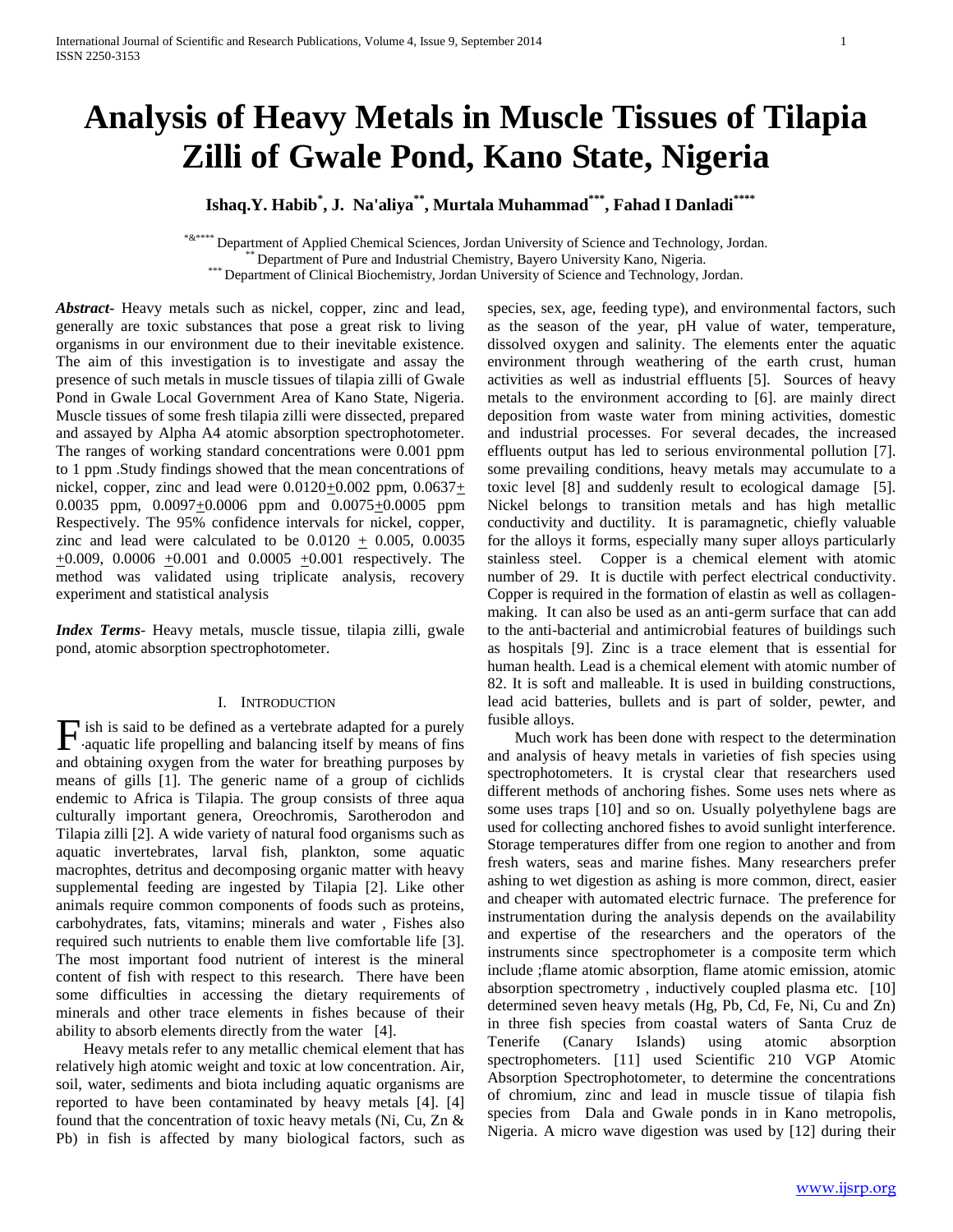study on Determination of Some Metal Levels in Muscle Tissue of Nine Fish Species from Beyşehir Lake, Turkey. An Inductively Coupled Plasma-Optical Emission Spectroscopy (ICP-OES) was used by [13]. They all generated a remarkable result. A review of literature shows that both biological (species and feeding type) and the environmental factors affect the extent of contamination of fish muscle tissue with nickel, copper, zinc and lead. As a result, this study aimed at determining the level of heavy metals (Hg, Pb, Cd) in muscle tissues of three tilapia fish species anchored in Gwale Pond of Kano State, Nigeria and to evaluate their safety based on Food and Agricultural Organization [14] standard. As reported by [10] and [11], atomic absorption spectrophotometer was also used in this work.

#### II. STUDY AREA

 Gwale is a [Local Government Area](http://en.wikipedia.org/wiki/Local_Government_Areas_of_Nigeria) in [Kano State,](http://en.wikipedia.org/wiki/Kano_State) [Nigeria](http://en.wikipedia.org/wiki/Nigeria) within Greater **Kano** city. Its headquarters are in the suburb of Gwale. It has an area of 18 km² and a population of 362,059 at the 2006 census. Its coordinates are  $11^{\circ}58'N8^{\circ}30'E$ . Gwale Pond is located near its grave yard which is very close to Bayero University Kano old campus road. The main source of water for this pond is rain water. The pond also receives wastes and runoff water from nearby soils and waste deposits from human activities during rain fall.

## III. EXPERIMENTAL

## **Sample Collection and Preparation**

 Three pieces of tilapia fish (tilapia zilli) were collected from Gwale pond of Gwale local government area of Kano State, Nigeria. The fishes were dissected and the muscle tissues extracted and dried at  $110^{\circ}$ C in an oven. After drying, the samples were made into fine powders. Alpha A4 atomic absorption spectrometry model was used for the measurement.

#### **Reagents**

 The following reagents were used; pure compounds of nickel chloride (NiCl<sub>2</sub>), hydrated copper nitrate (Cu  $(NO<sub>3</sub>)<sub>2</sub>$ .3H<sub>2</sub>O, hydrated zinc nitrate  $(Zn (NO<sub>3</sub>)<sub>2</sub>$ . 6H<sub>2</sub>O, lead nitrate (Pb  $(NO<sub>3</sub>)<sub>2</sub>$ ) HPLC grade nitric acid and deionized water.

#### **Standards Preparation**

 2.20g of pure nickel solution was dissolved in 50ml of 1M  $HNO<sub>3</sub>$  solution in a 1L volumetric flask. After dissolution, the flask was made up to the mark with deionised water to form 1000ppm. (Mendham, 2002). Further dilutions were undergone and the following working standards were obtained (0.001, 0.002, 0.003, 0.004, 0.005, 0.006ppm up to 1ppm). A similar procedure to that described above for the preparation of standard solution of nickel was followed to prepare 0.001ppm – 1ppm of copper, zinc and lead solution respectively using their appropriate weights.

#### **Procedure for Wet Digestion**

 1.00g of the muscle tissues of the fish sample was weighed in each case and transferred to a  $100 \text{cm}^3$  beaker. 5  $\text{cm}^3$  of nitric acid was added to the content and boiled for two minutes.  $10 \text{ cm}^3$ 

of deionized water was added to the mixture and was made up to  $100 \text{ cm}^3$  with the same deionized water. Blank experiment was carried out with deionized water instead of the sample involving all the reagent and procedures used for the actual digestion. Solutions were analyzed using atomic absorption spectrophometer.

#### IV. STATISTICAL ANALYSIS

 Data were analyzed using application soft wares such as Microsoft excel and Microsoft word version 2007. Data were presented as mean and standard deviation.

#### V. RESULTS

 As presented in table 1, the mean weight of tilapia fish samples used was  $94.700 \pm 11.455$  g and the ranges of their variable weights were 86.60-102.80 g. Also the mean length used for the fishes was  $18.333 \pm 0.153$  cm with variable lengths ranges between 18.2 -18.5 cm.

## **Table 1. Weights and lengths in triplicate of the Tilapia zilli before drying**

| <b>Parameter</b>      | Pond  | No.  | Weight $(g)$  | Length (cm)      |
|-----------------------|-------|------|---------------|------------------|
|                       |       | of   |               |                  |
|                       |       | fish |               |                  |
|                       | Gwale | 3    |               |                  |
| Range                 |       |      | 86.60-102.80  | 18.2-18.5        |
| Mean and<br><b>SD</b> |       |      | 94.700+11.455 | $18.333 + 0.153$ |

 The mean concentrations of the four heavy metals analyzed in muscle tissues of tilapia zilli were presented in table 2 as shown below.

# **Table 2. Mean, standard deviation, 95% confidence interval, LOD, LOQ and experimental error of triplicate analysis of muscle tissues of Tilapia zilli.**

| <b>Heavy Metals (ppm)</b> |                       |                |              |              |  |  |  |
|---------------------------|-----------------------|----------------|--------------|--------------|--|--|--|
| <b>Replicates</b>         | <b>Nickel</b><br>(Ni) | Copper<br>(Cu) | Zinc<br>(Zn) | Lead<br>(Pb) |  |  |  |
| 1                         | 0.01                  | 0.0600         | 0.0100       | 0.0070       |  |  |  |
| $\mathbf{2}$              | 0.0120                | 0.0640         | 0.0090       | 0.0075       |  |  |  |
| 3                         | 0.0140                | 0.0670         | 0.0100       | 0.0080       |  |  |  |
| Mean                      | 0.0120                | 0.0637         | 0.0097       | 0.0075       |  |  |  |
| Std.Dev. (S)              | 0.0020                | 0.0035         | 0.0006       | 0.0005       |  |  |  |
| CV(%)                     | 16.67                 | 5.49           | 6.19         | 6.67         |  |  |  |
| <b>LOD</b>                | 0.006                 | 0.011          | 0.002        | 0.002        |  |  |  |
| <b>LOO</b>                | 0.02                  | 0.035          | 0.006        | 0.006        |  |  |  |
| 95% CI                    | 0.0120<br>$+$         | 0.0035         | 0.0006       | 0.0005       |  |  |  |
|                           | 0.005                 | $+0.009$       | $+0.001$     | $+0.001$     |  |  |  |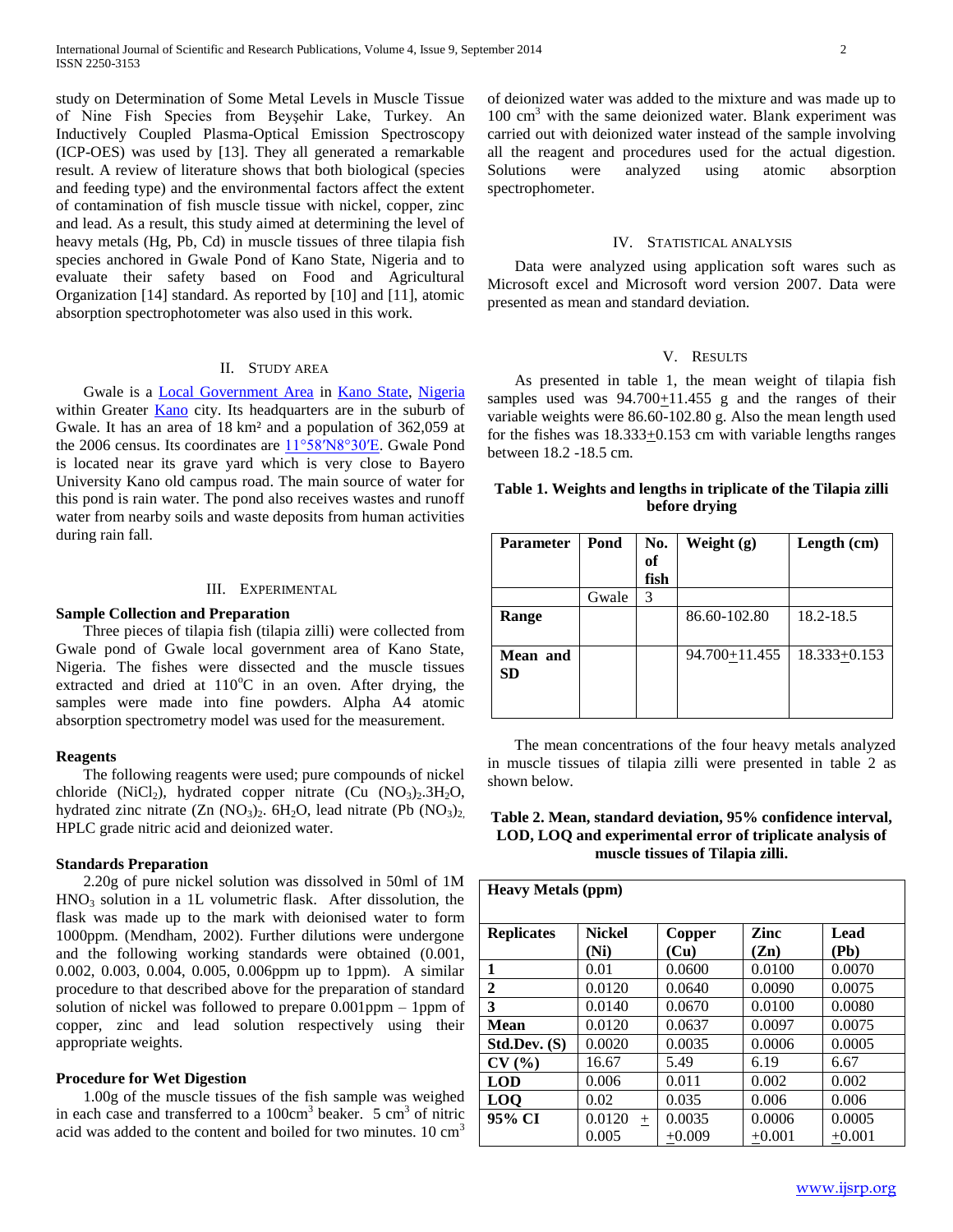| <b>Error</b> | 0.008 | $-0.044$ | 0.010 | 0.012 |
|--------------|-------|----------|-------|-------|
|              |       |          |       |       |

**Key:** SD = Standard Deviation; CV = Coefficient of Variation;  $LOD =$  Limit of Detection;  $LOQ =$  Limit of Quantitation;  $CI =$ Confidence Interval.

 From table 2, the mean concentration of nickel, copper, zinc and lead were  $0.0120 \pm 0.002$  ppm,  $0.0637 \pm 0.0035$  ppm,  $0.0097 + 0.0006$  ppm and  $0.0075 + 0.0005$  ppm respectively where as the ranges of their concentrations were 0.01-0.014 ppm, 0.06- 0.067 ppm, 0.009-0.01 ppm and 0.007-0.008 ppm respectively. Figure 1, also illustrated the concentrations of nickel, copper, zinc and lead in ppm for each run and gives a systematic distributions of the individual concentrations in all the heavy metals analyzed.



**Figure 1. Graphical representation of the mean concentrations of the heavy metals metals in Tilapia zilli**

 Figure 2 also highlighted a graphical distribution of the heavy metals concentrations in the tilapia fish species and the extent of the absorption of all the heavy metals analyzed by the tilapia zilli may all be seen in the figure.



**Figure 2: A line graph showing the mean concentrations of the heavy metals in Tilapia zilli**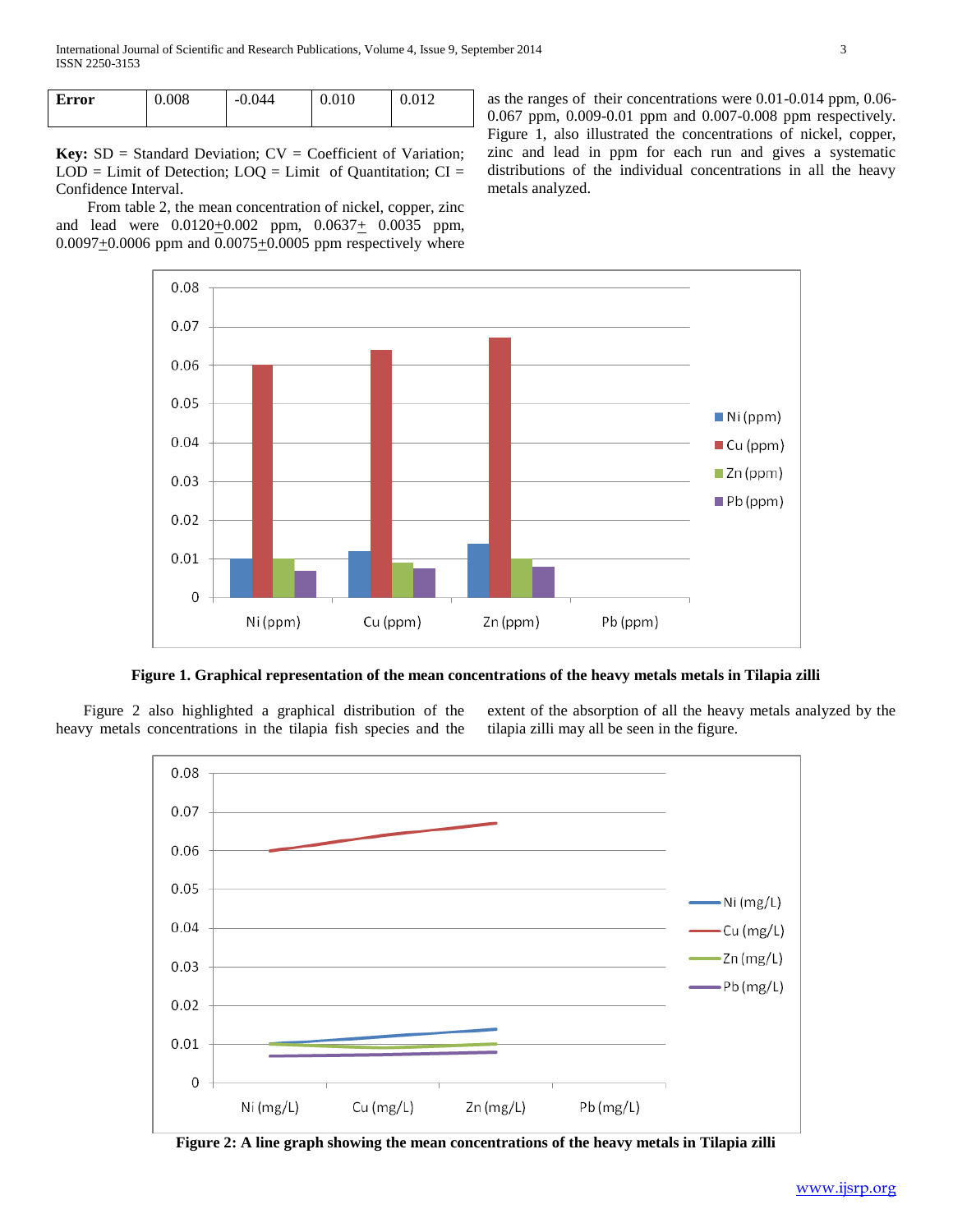#### VI. DISCUSSION

 In this study, the concentrations of nickel, copper, zinc and lead were assayed in muscle tissues of three tilapia zilli specie in Gwale Pond of Kano State, Nigeria, in order to investigate the extent of heavy metals contamination of this water and also to draw attention to the general public on the dangers that may evolve as a result of frequent utilization of the fish species evolved in this pond having highlighted the toxicological and health risk effects which might cause a great risk to human wellbeing. The measurement of each metal was done in triplicate for effective tabulation.

 The concentration of nickel ranged from 0.01-0.014 ppm, with a mean of  $0.0120$  ppm. This shows that, the mean concentration of nickel was below [14] limit of 0.4 ppm. The mean concentration of copper was 0.0637 ppm and it ranges were 0.060-0.067 ppm. This shows that, the mean concentration of copper was below[14] limit of 1.5 ppm. The ranges of concentration of zinc were 0.0006-0.01 ppm where as its mean concentration was 0.0097 ppm. This shows that the mean concentration of zinc in tilapia zilli was far below the toxic level of 15 ppm [14]. The mean concentration of lead was calculated to be 0.0075 ppm where as its ranges were 0.007-0.008 ppm. This shows that the mean concentration of lead was less than the toxic limit of 1.5 ppm [14]. This method is validated using triplicate analysis and recovery experiment and statistical analysis as presented in table 1. From table 2, the limit of detections (LODs ) of nickel, copper, zinc and lead were found to be 0.006, 0.011, 0.002 and 0.002 whereas the limit of quantitations (LOQs) were recorded as 0.02, 0.035, 0.006 and 0.006 respectively. Also the 95% confidence intervals for nickel, copper, zinc and lead were calculated to be  $0.0120 + 0.005$ ,  $0.0035 + 0.009$ ,  $0.0006 + 0.001$  and  $0.0005 + 0.001$  respectively. The experimental error generated was 0.008 for nickel, -0.044 for copper, 0.010 for zinc and 0.012 for lead.

 In comparison with other studies, the mean concentration of zinc and lead were far below those reported from Asa river of Ilorin, Kwara State, Nigeria [15]. Similar work on similar fish species has been reported by (Ibrahim, S. and Kassim, J., 2012), but with lower mean concentrations of zinc metal  $(4.337 +1.732)$ , 3.447+1.296 mg/kg) and lead (0.055+ 0.023, 0.038+0.037 mg/kg) both in Aisami Sewage Pond of Gwale and Dala Pond of Kano State, Nigeria. Figure 1 and 2, represents the graphical mean concentrations of the heavy heavy metals in the samples analyzed.

 Consequently, copper metal has the highest mean concentration from the results where as lead metal has the lowest mean concentration as shown in figure 1 and 2.

#### VII. CONCLUSIONS

 The present study showed that there is a presence of contamination of nickel, copper, zinc and lead in Gwale Pond. The mean concentrations of nickel, copper, zinc and lead were 0.0120 $\pm$ 0.002 ppm, 0.0637 $\pm$  0.0035 ppm, 0.0097 $\pm$ 0.0006 ppm and  $0.0075 \pm 0.0005$  ppm respectively. However the mean concentrations of the heavy metals analyzed fell below the

minimal risk level of 0.4 ppm nickel, 1.5 ppm copper, 15 ppm zinc and 1.5 ppm lead [14]. In the same vein, the 95% confidence intervals for nickel, copper, zinc and lead were calculated to be  $0.0120 \pm 0.005$ ,  $0.0035 \pm 0.009$ ,  $0.0006 \pm 0.001$  and  $0.0005$  $\pm 0.001$  respectively. The order of increasing mean concentrations of the four metals analyzed is given as; Pb<Zn<Ni<Cu.

 Further study should also be carried out for other metals using the same and different techniques in order to have a remarkable database for heavy metals determination in both food stuffs and environmental products.

#### **REFERENCES**

- [1] Bond .C .E. (1979) Biology of fish. 1st ed. Sauders College Publishing: Philadelphia.
- [2] Therson F.B., (1961). Partitioning of Body water in Osteichthytes, , pp. 120, 238-254.
- [3] Mc Donald E. and Green H. (1987) Animal Nutrition. 4th edition, Longman: Hongkong.
- [4] Joanna Łuczyńska, Ewa Brucka-Jastrzębska (2006). Determination of Heavy Metals in The Muscles Of Some Fish Species From Lakes Of The North-Eastern Poland. Pol. J. Food Nutr. Sci.,15(2): pp. 141–146.
- [5] Forstner, U and Wittman, G. (1983). Metal pollution in the aquatic environment. Springerverlag, Berlin, pp.30-61.
- [6] Madyiwa, S., ( 2006). Modelling Lead And Cadmium Uptake by Star Grass Under Irrigation with Treated Wastewater. Published Philosophiae Doctor Thesis, University of Pretoria-South Africa.
- [7] Goldberg, F. D, Bowen, V.T and Farrigton J.W. (1978). The Muscle Watch.Environ.Conserv. 5:101-125.
- [8] Guven , K., Ozbay, C. , Unlu, E. and Star, A. (1999). Acute Lethal Toxicity and Accumulation of Copper in Gammarus Pulex. Amphipoda. Tr . J. Biol, 23:51-521.
- [9] Richard Cowen and Thomas C. Pleger (2000). The Old Copper Compex of the Western Great Lakes. UW-Fox valley anthropology.
- [10] F. Garcia-Montelongo, C. Diaz, L. Galindo, M. S. Larrechi And X. Rius (1994). Heavy metals in three fish species from the coastal waters of Santa de Tenerife (Canary Islands). SCI. MAR., 58(3): 179-183.
- [11] Ibrahim, S. and Kassim, J. (2012). Evaluation of Heavy Metals in Pond Tilapia zilli in Kano Metropolis, Nigeria. Savanna J. of Agric., 7(2): 89-92.
- [12] Haluk Özparlak1 , Gülşin Arslan2, Emine Arslan (2012). Determination of Some Metal Levels in Muscle Tissue of Nine Fish Species from Beyşehir Lake, Turkey. Turkish Journal of Fisheries and Aquatic Sciences 12: 761- 770 .
- [13] Indrajit Sen, Ajay Shandil1 and V. S. Shrivastava (2011). Study for Determination of Heavy Metals in Fish Species of the River Yamuna (Delhi) by Inductively Coupled Plasma-Optical Emission Spectroscopy (ICP-OES). Advances in Applied Science Research, 2 (2): 161-166.
- [14] WHO (1993). World health organization Guidline for Health Metals standards in drinking water, retrieved on 24th aug 2008. From http://s.it techonline.com (book) envron-tech/ISBN 987-3-902613-10-3 env 03.pdf.
- [15] O.A.A. Eletta, F.A. Adekola and J.S. Omotosho (2003). Determination of Concentration Of Heavy Metals in Two Common Fish Species from Asa River, Ilorin, Nigeria. Toxicol.a nd Environ.C hem., 85(1-3): pp.7-12.

#### AUTHORS

**First Author** –Ishaq Yusuf Habib, BSc Chemistry, PGDE, PCM, MSc Applied Chemistry, Chemical Society of Nigeria (CSN): ishaqhabib200@yahoo.co.uk.

**Second Author** –Junaidu Na'aliya, BSc Chemistry, MSc Inorganic Organic, Phd Inorganic Chemistry, Chemical Society of Nigeria (CSN) :jnaaliya@yahoo.com.